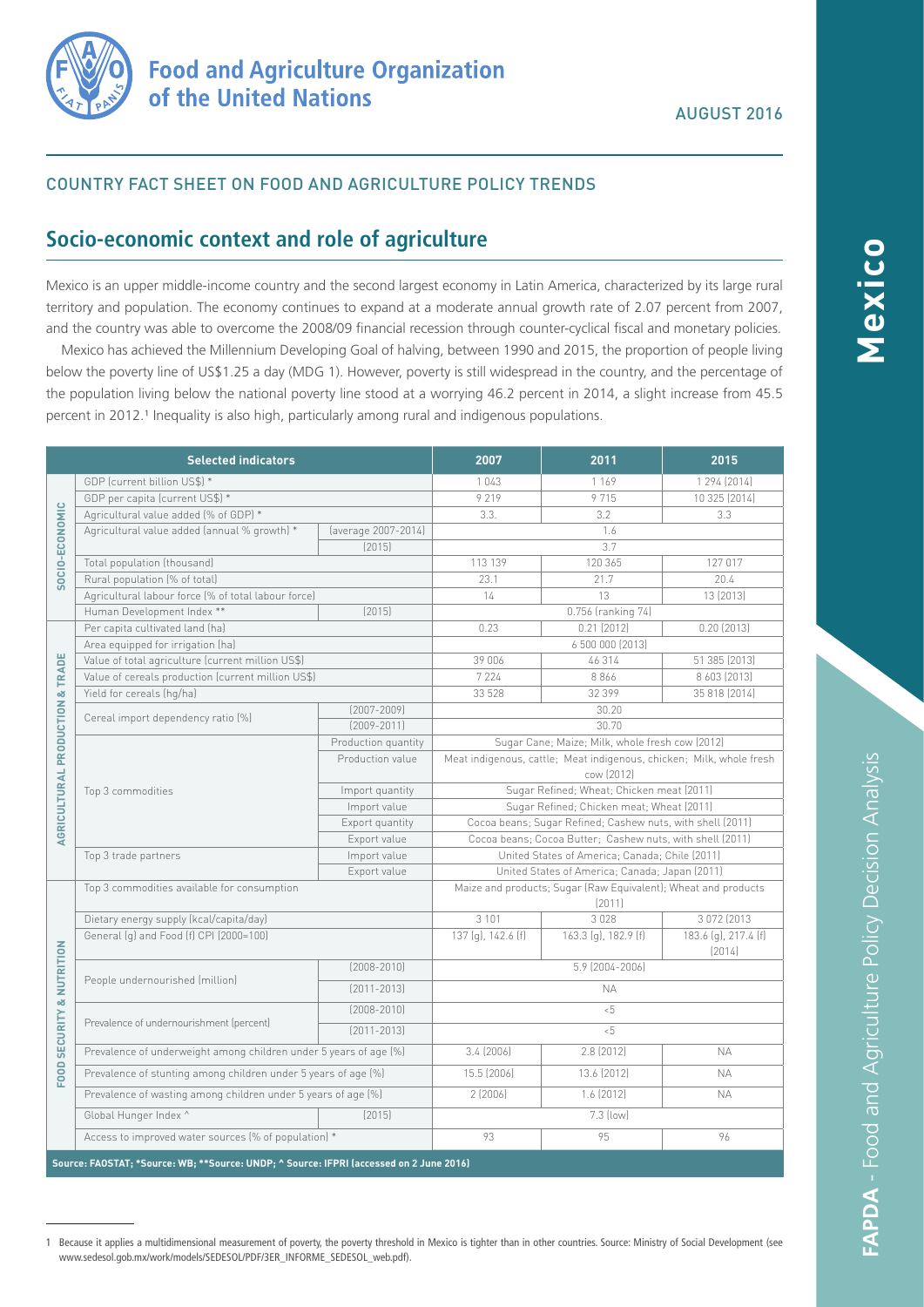Agriculture remains a very important sector of the economy, despite its declining contribution to GDP (only 3.3 percent in 2014,2 half the level of two decades ago). As of 2015, 13.3 percent of the workers in the country were engaged in agricultural activities.

Mexico is a major agricultural producer: it is the first global producer of avocados, lemons and limes; third and fourth for grapefruit and maize; fifth for beans, coconut oil, oranges and poultry; and sixth for sugar.<sup>3</sup> However, the country is a net food importer of basic products, such as yellow maize, rice, oilseeds and wheat.

Modern farms, which are highly technological and integrated in world markets, oppose small-scale and subsistence farmers, which

constitute the majority and are mostly marginalized and foodinsecure. Eradicating poverty is undoubtedly a national priority and agricultural and rural development can play an important role towards this achievement.

Smallholder agriculture faces persistent constraints, such as low competition leading to low productivity and high levels of informal labour. Half of the country's territory is held by communal land ownership (*ejidos*), which constrains the sale of agricultural land, despite reforms (see final section). The government has embarked on reforms in recent years to raise agricultural productivity and promote investments in the sector, which are highlighted below.

## **1. Government objectives in agriculture and food and nutrition security**

In late 2012, the newly elected government embarked on a bold package of structural reform, under the name *Pacto por México*, to improve economic conditions, boost growth and reduce informality. Not all of the reforms were new, but the *Pacto* was unique in bringing the three largest parties together to agree on a single package of specific reforms encompassing competition, education, energy, the financial sector, labour, infrastructure, agriculture and support for producers, among others.<sup>4</sup>

The **National Development Plan (NDP) 2013–2018** is the multisectoral programming framework that identifies the national objectives, strategies and priorities for comprehensive and sustainable development in the country.<sup>5</sup> The overall objective is to lead Mexico to realize its maximum potential. The plan envisages expanding basic services such as potable water, sewage, electricity, social security, education, food and shelter. It also aims at promoting free trade and free movement of capital, as well as a better country image in terms of economy, tourism and culture, in order to bolster Mexico's global presence.

During the same time frame, the **Sectoral Programme for Agricultural, Fisheries and Food Development 2013–2018** has been developed to identify the specific targets and actions related to the sector. Its main goals are to increase productivity, competitiveness, sustainability, equity, and to ensure food security nationwide. Specific targets are: to increase domestic production participation from 58 percent in 2011 to 75 percent in 2018 for the main grains and oilseeds (rice, dry beans, corn, wheat, soybeans and sorghum); to achieve GDP growth in the agricultural and fisheries sectors reaching 3 percent per year over the next six years; and to achieve balance between the value of imports and exports in the agrifood trade sector. The intention is to enable Mexico to reach its full potential in the agrifood sector.

The basic guidelines and policy instruments in the social sector for ensuring the full enjoyment of social rights by the population in poverty are reflected in the **Social Sector Development Programme 2013–2018 (PSDS)**.

In January 2013, the government launched the **National Crusade Against Hunger (***Sin Hambre***)**, an ambitious social inclusion strategy aimed at guaranteeing not only access to food but also to health services, education and housing services for the population experiencing both extreme poverty and food insecurity (about 7.4 million beneficiaries in 1 012 municipalities across the country). The five main objectives of the crusade are to eliminate hunger in extremely poor communities, eradicate acute malnutrition in children, reduce food losses after harvesting, increase both food production and farmers' incomes, and promote community participation in achieving these objectives. In April 2014, the National Programme Mexico *Sin Hambre* 2014–2018 was launched to implement the strategy.6

<sup>2</sup> If agro-industrial production is considered, the sectoral contribution to GDP of Mexico doubles, exceeding 9 percent. Source: https://coin.fao.org/cms/world/mexico/InformaccionSobreElPais/ agricultura\_y\_des\_rural.html.

<sup>3</sup> See http://unctad.org/en/PublicationsLibrary/ditctncd2012d2\_rev1\_en.pdf.

<sup>4</sup> The Pacto envisaged a "reform of the farm" as well, but this didn't prosper, despite there having been a large public debate.

<sup>5</sup> The plan is based on five pillars: Mexico in Peace; Mexico Inclusive; Mexico Prosperous; Mexico with Quality Education; and Mexico with Global Responsibility. The pillar "Mexico Inclusive" covers food issues and provides indicators for measuring food insecurity.

<sup>6</sup> See www.gob.mx/cms/uploads/attachment/file/65660/Resultados\_Intermedios\_de\_la\_Cruzada.pdf.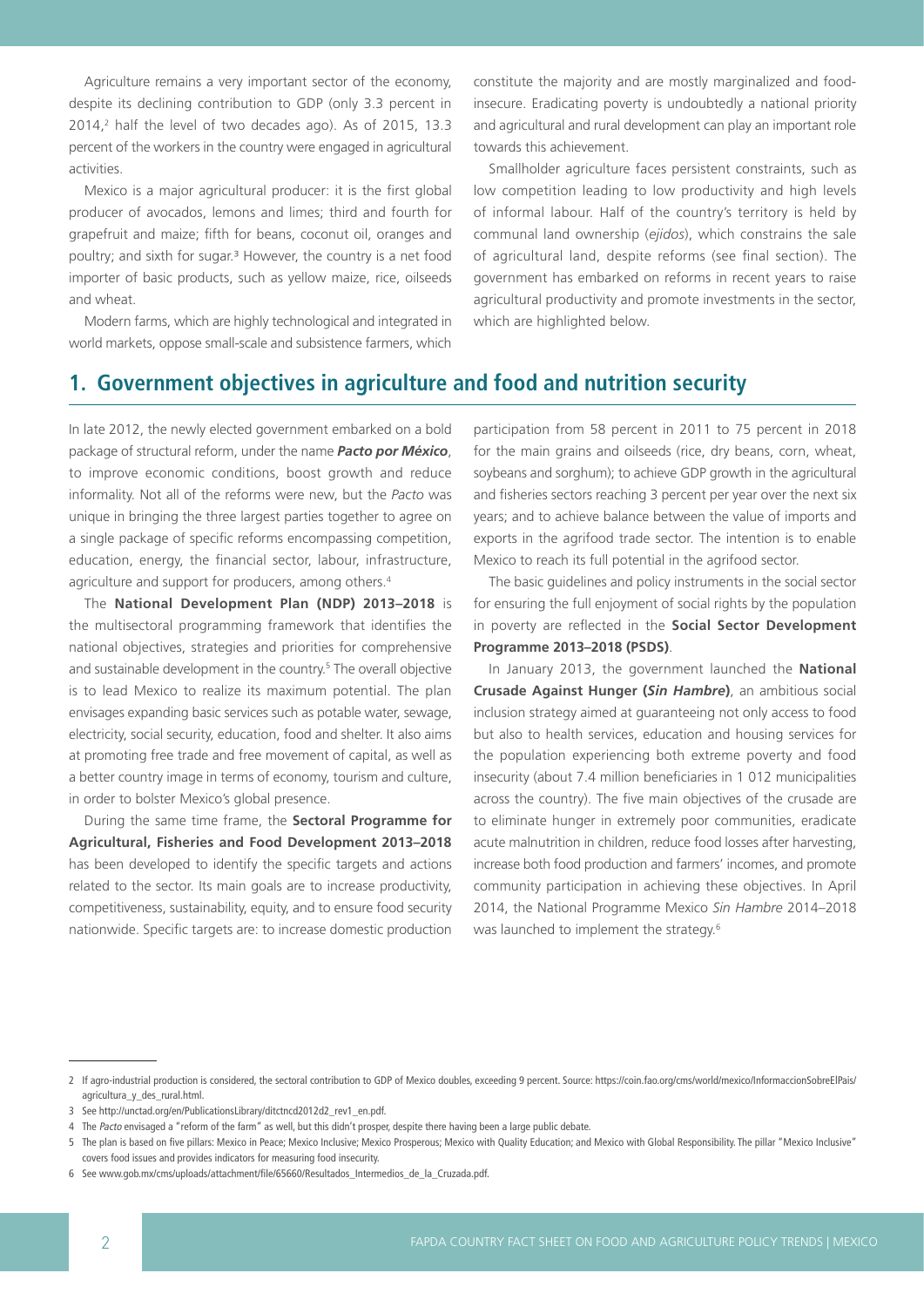# **2. Trends in key policy decisions (2007-2016)**

## **2.1 Producer-oriented policy decisions**

Although in the 1990s Mexico underwent a series of neoliberalization reforms, the country maintains several incentive programmes for agriculture and fisheries. During the review period, and under the guidance of the Pacto por México and other sectoral plans, the government has embarked on a series of reforms to promote greater productivity and improve resource allocation by reducing the most distortive interventions; however, market price support and output-based payments still account for a large amount of the support given to producers.<sup>7</sup>

### **Restructuring of the major subsidy programme**

Since 1994, the Direct Farm Support Programme (PROCAMPO) has been the largest production support programme of the government, transferring direct payments/subsidies to farmers for each cultivated hectare, and replacing the previous system of price guarantee schemes for grains and oilseeds. It was introduced initially for a period of 15 years as a mechanism to compensate domestic grain and oilseed producers after the initiation of the North America Free Trade Agreement (NAFTA). The objective of the programme was to improve the well-being of farmers by increasing and stabilizing their income, and indirectly to support productive investments in line with the NDP. In 2014, the programme was widely reformed and renamed *PROAGRO Productivo* (Productive PROAGRO) in order to reduce distortions and improve its effectiveness. Under the new programme, growers are eligible to receive subsidies based on actual production (and not just for land size, as it was previously), and the maximum subsidy amount per grower cannot exceed Mex\$100 000 (approximately US\$7 750) per crop cycle.<sup>8</sup> The programme accounts for more than 20 percent of the total budget of the Secretariat of Agriculture, Livestock, Rural Development, Fishery and Food (SAGARPA), and has the highest funding (approximately US\$1 billion per year) of any public agriculture support programme in the country.

### **Expanding agricultural insurance**

Agricultural insurance in Mexico is among the most developed in Latin America and the Caribbean, with one of the highest rates of penetration in the region.<sup>9</sup> The first public agricultural insurance programme dates back to 1942, which was followed by the creation of the National Crop and Livestock Insurance Company (ANAGSA) in 1961. Due to financial inefficiencies,

the system was reformed in 1991 and the company replaced by Agroasemex (the current parastatal agricultural insurer) and other mutual insurance funds (*fondos*). Given the drastic impacts of natural disasters on agriculture in the country, and the fact that vulnerable small farmers were excluded in most cases from commercial agriculture, in 2003 the government launched the Component for the Attention of Natural Disasters (CADENA) Programme, providing a minimum level of compensation to small farmers after major catastrophic events. Its main component is the Catastrophe Agricultural Insurance (SAC) Programme for farmers, livestock producers, aquaculture farmers and fisherfolk. Under the CADENA-SAC Programme, the state is the insured, and premiums are financed by federal and state governments. Subsidies cover about 75–90 percent of the premium costs, with higher subsidies in areas that are more marginalized. The CADENA coverage has increased exponentially over the years (31 out of 32 states are currently programme subscribers, and criteria for eligible farmers were expanded in 2013), as have budget allocations, which grew from US\$8.4 million in 2003 to US\$303.8 million in 2013. The area covered by the programme increased from 100 000 hectares in 2003 to 12 million hectares in 2013, representing approximately 71 percent of the area estimated to belong to lowincome producers.10 According to evaluations, the programme has proved effective in reaching the most vulnerable farmers.<sup>11</sup>

## **Reforming government market interventions and price support**

Since 2003, the programme *Incentivo Complementario al Ingreso Objetivo* (Target Income Programme) has guaranteed a minimum income to small- and medium-scale grain and oilseed farmers, paying them the difference between a predetermined income (called the "target income") and the market price recognized by the Agricultural Marketing Support and Services Agency (ASERCA). If the market prices of grains and oilseeds suffer a decline, adjustments are made to ensure their profitability. The entity, which is part of SAGARPA, is a decentralized administrative unit responsible for supporting the development of agricultural commercialization. ASERCA was created in 1991, replacing the previous entity CONASUPO in charge of government purchases at fixed prices, in order to better reflect Mexico's agricultural trade liberation process. The government no longer purchased grains and oilseeds, but a "marketing payment" was given to small

<sup>7</sup> WTO, Trade Policy Review: Mexico, 2013 (available at www.wto.org/english/tratop\_e/tpr\_e/s279\_e.pdf).

<sup>8</sup> See http://gain.fas.usda.gov/Recent%20GAIN%20Publications/PROCAMPO%202013%20Subsidy%20Program%20Changes\_Mexico\_Mexico\_2-14-2013.pdf.

<sup>9</sup> The level of agriculture insurance penetration in the country was 0.38 percent of agricultural GDP in 2007, compared with an average of 1.36 percent in OECD countries. Source: www-wds. worldbank.org/external/default/WDSContentServer/WDSP/IB/2014/05/20/000442464\_20140520121505/Rendered/PDF/880970BRI0P1300ance04Pager0Overview.pdf.

<sup>10</sup> See http://coin.fao.org/coin-static/cms/media/20/13954329605800/cadena.pdf.

<sup>11</sup> See www-wds.worldbank.org/external/default/WDSContentServer/WDSP/IB/2014/05/20/000442464\_20140520132015/Rendered/PDF/881000BRI0P1300urance04Pager0Cadena.pdf.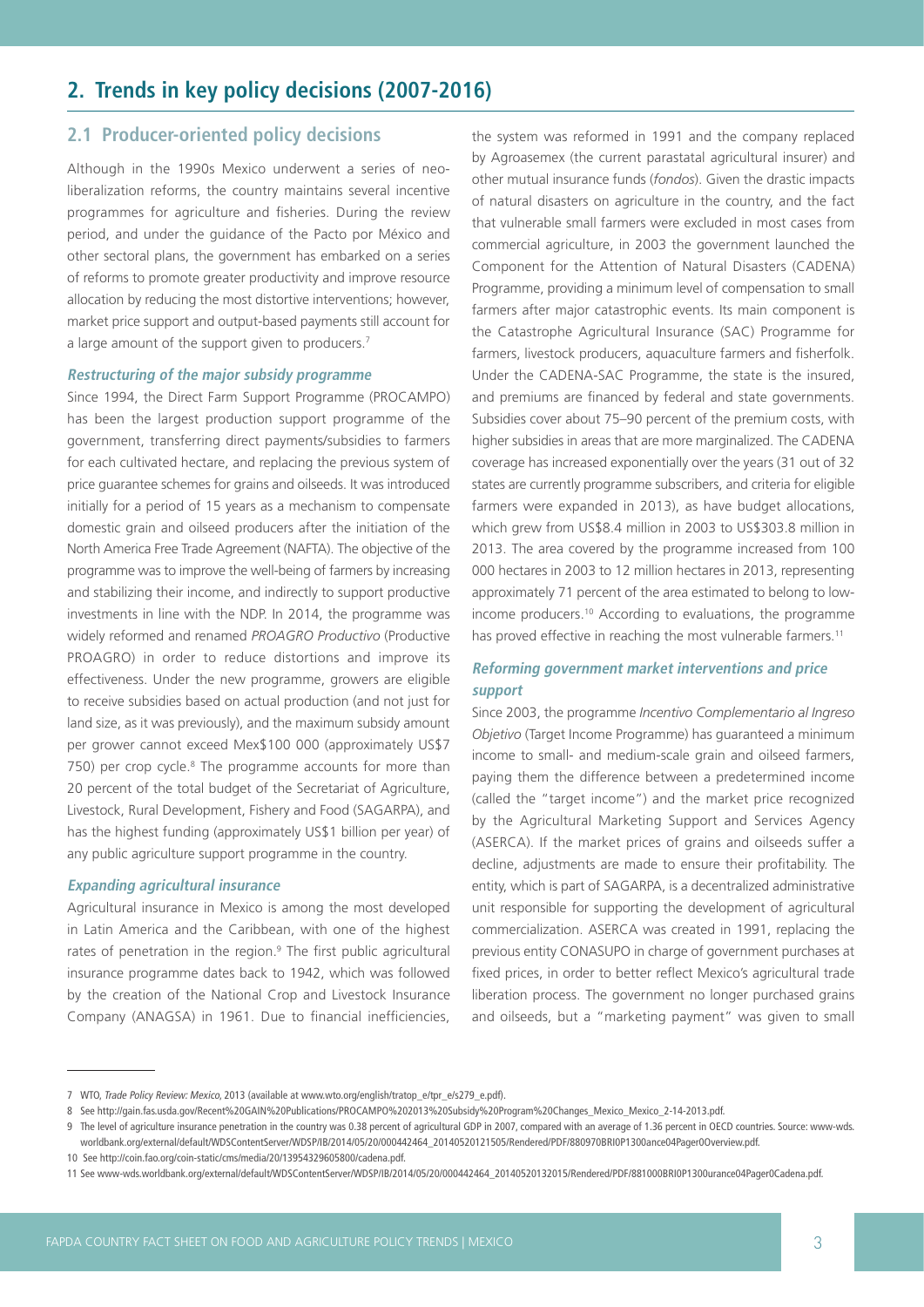and medium producers. Marketing support was initially limited to states with a history of production surpluses, but in 2003 the coverage was extended to producers with surplus production, therefore nationally, and to all grains and oilseeds. In addition to the Target Income Programme, ASERCA manages other producers' support measures, such as the "Direct Producer Support Programme for Surplus Marketing for Productive Reconversion, Integration of Agrifood Chains and Attention to Critical Factors",12 which provides price hedging and technical assistance for market integration and risk management. Overall, marketing programmes operated by ASERCA accounted for Mex\$6.5 billion (over US\$ 500 million) in 2005, or 14 percent of its total budget.



Approximately half of Mexico's agricultural land is held by communal farms, called ejidos, in which plots are governed by a collective management regime following the Mexican revolution. To curb isolation and poverty of such plots, a reform in the 1990s allowed introduction of private ownership, however administrative complexity and political factors undermine this process.

## **2.2 Consumer-oriented policy decisions**

Social protection programmes have increased in the country during the review period, as has their integrated and coordinated management. In order to enhance quality of information and identify duplication in services, in 2013 the Ministry of Social Development (SEDESOL) started to develop a unified social information system that would capture information on current and potential beneficiaries of existing social programmes, and on the benefits they receive as well.<sup>13</sup> The main programmes are listed below.

## **Enhancement of Prospera conditional cash transfer (CCT) programme**

In 1997, Mexico became the first country to introduce a conditional cash transfer (CCT) programme, thus setting a model for similar programmes replicated worldwide. *Prospera* (renamed in 2014, formerly *Oportunidades*) is the main national social protection initiative; it provides monthly cash transfers and nutritional assistance to poor families, contingent upon children's school attendance and regular health checks. The initiative has been reformed to better coordinate the different elements of the wide-ranging social programme: education, health, nutrition, income generation, and access to social rights. Along these lines, in recent years the programme has incorporated new monetary transfers such as energy subsidies, transfers to the elderly, and food assistance in order to alleviate the crisis caused by the rise in international food prices. To enhance coordination, in 2010 *Prospera* initiated the management of the Food Support Programme (PAL),<sup>14</sup> which provides direct cash transfers and food supplements to those not eligible for *Prospera*, in line with the *Sin Hambre* Strategy. As of 2015, Prospera had benefited almost 26 million people (21 percent of the population), and it is the second largest CCT programme in the world, after Brazil.15 The evidence suggests that *Prospera/ Oportunidades* increases beneficiary households' participation in agricultural activities, by promoting the acquisition of livestock and the purchase of inputs.<sup>16</sup> By receiving the transfers, smallholders are also encouraged to produce food for home consumption; in fact, Prospera has also developed pilot projects to promote productive activities among its beneficiaries. For 2016, the proposed budget for the programme is Mex\$82 billion (over US\$4.5 billion), representing a 15 percent increase from the previous year.

### **Improving nutrition by refining school feeding**

Mexico has a long tradition of school feeding programmes, which have been in place since 1929. School feeding is implemented throughout the country through two modalities: school breakfast (consisting mainly of a glass of milk along with cereal and fruit) and school feeding (which adds a warm dish with vegetables and food of animal origin).<sup>17</sup> The objective of such programmes

<sup>12</sup> Programa de Apoyos Directos al Productor por Excedentes de Comercialización para Reconversión Productiva, Integración de Cadenas Agroalimentarias y Atención a Factores Críticos (available at www.sagarpa.gob.mx/programas2/evaluacionesExternas/Paginas/APOYOSDIRECTOS.aspx).

<sup>13</sup> This system, called Focalization System for Development (Sistema de Focalización para el Desarrollo), has great potential to match different social and productive programmes to the same target population.

<sup>14</sup> The Food Support Programme was previously operated by DICONSA.

<sup>15</sup> World Bank, The State of Social Safety Nets 2015 (available at http://www-wds.worldbank.org/external/default/WDSContentServer/WDSP/IB/2015/10/29/090224b083179357/3\_0/Rendered/ PDF/The0state0of0social0safety0nets02015.pdf).

<sup>16</sup> Ibid.

<sup>17</sup> Four different food programmes are in place in the country: school breakfast; care for children at risk under 5 not at school; food assistance to vulnerable people; food aid to families in distress. These four programmes compose the Integral Strategy for Food Social Assistance (EIASA), which aims to "contribute to improving the quality of life of recipients of social assistance who have poor nutrition or are at risk, through the delivery of support food, dietary guidance activities and community development". Source: www.dif.gob.mx/diftransparencia/media/DGADC-InformeResult-ProgrsAlim-Ene-Dic09.pdf.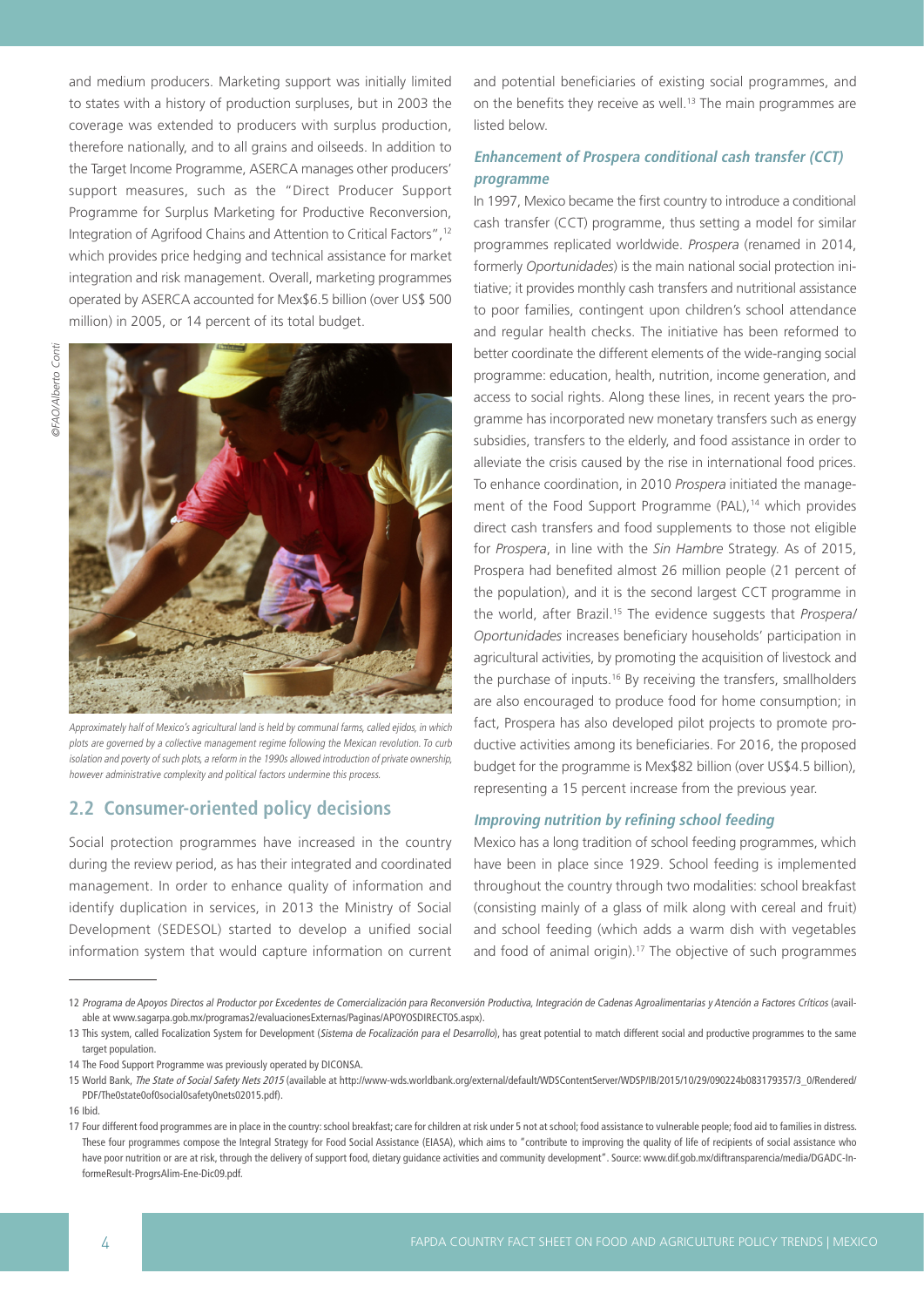is to improve the nutritional status and education of vulnerable children, while keeping them in school. As of 2011, school feeding was benefitting 6.1 million children, approximately a quarter of those enrolled in school. The government has gradually adjusted these programmes to better respond to new health challenges, and in 2007 the focus of school feeding programmes was refined to address the double burden of overweight and undernutrition affecting the country.<sup>18</sup> New nutrition standards were issued regarding the content of the meals, restricting sugar and fat content. Nutrition education was also introduced for both children and parents (who volunteer in meal preparation). In addition, in 2013 the government launched the National Strategy for Prevention and Control of Overweight, Obesity and Diabetes, seeking to reduce chronic and non-communicable diseases and based on three pillars: public health, medical attention, and fiscal and regulatory policies. The country has been a pioneer in this regard, introducing in 2013 a 10 percent tax on sugary drinks and an 8 percent tax on "junk food", together with new regulations on food advertising and labelling.19 Along these lines, the "Programme for the promotion of consumption and distribution of fishery and aquaculture products" was also adopted in 2015.

### **Enhancing and integrating various food assistance programmes**

Since 1972, the government has owned and operated a chain of over 27 000 stores (from 1 500 initially) throughout the country called DICONSA, which provide basic food and other essential goods at subsidized prices to the marginal rural and urban population, reaching over 47 million people. These stores are supplied by a network of central and regional warehouses and several thousand delivery trucks in order to reach even the most remote areas. In recent years, in the framework of the government's social policy, the DICONSA programme has been integrated with other food assistance programmes. Since 2007, it has managed the *Programa de Abasto Rural* (Rural Supply Programme), procuring food at minimum fixed prices from small farmers (see the Incentivo *Complementario al Ingreso Objetivo* programme above) for the supply of national soup kitchens nationwide. The objective is to strengthen food security for the most vulnerable population, in line with the *Sin Hambre* Strategy. As of 2016, a total of 4 937 soup kitchens operated by SEDESOL have been supplied, benefitting 592 440 people daily with two healthy, varied and adequate meals.<sup>20</sup> Furthermore, in

2008 the government (with support from donors) launched a pilot programme to provide cash transfers and savings accounts through DICONSA stores. DICONSA has also assisted in the distribution of 734 000 new *Sin Hambre* Cards to beneficiaries of the Food Supply Programme, allowing families to purchase 19 high-nutrition food products in DICONSA stores.<sup>21</sup> Similarly to DICONSA, the programme LICONSA (Social Milk Supply) has been providing subsidized fortified milk to over 8 million vulnerable beneficiaries across the country since 1995.<sup>22</sup>

## **2.3 Trade-oriented and macroeconomic policy decisions**

The country continues to pursue an open trade policy initiated in the 1990s. During the review period, Mexico made several efforts to reduce its trade dependence on the United States of America, with the aim of gaining a larger role in international markets and engaging in trade with other countries, especially in Asia and Europe. As a result, Mexico is one of the countries in Latin America with the largest number of trade agreements.

## **Increasing international trade agreements and export support programmes**

As priority areas identified by the National Development Plan, Mexico increased foreign trade and investments during the review period by strengthening existing trade agreements, establishing new ones, and promoting national trade overall. The country expanded its broad network of free trade agreements (FTAs), totalling 12 FTAs in force with 46 countries as of 2016.<sup>23</sup> In 2012, Mexico signed the Pacific Alliance (PA), a regional integration initiative with Chile, Colombia and Peru that promotes growth, development and competitiveness through economic and trade integration among member countries (with an emphasis on the Asia-Pacific region). In February 2016, the country signed the Trans-Pacific Partnership (TPP) agreement with 11 other Pacific Rim countries, which aims to "promote economic growth; support the creation and retention of jobs; enhance innovation, productivity and competitiveness; raise living standards; reduce poverty; and promote transparency, good governance, and enhanced labour and environmental protections", by reducing tariffs and other trade barriers, among other measures.<sup>24</sup> In July 2007, to promote foreign direct investment and exports as a means to achieve economic and social development, the government created ProMéxico, a public entity in charge of the internationalization of Mexican companies and the attraction of foreign investments.

<sup>18</sup> Mexico has the second highest rate of obesity and overweight among adults worldwide, increasing steadily since 2008 and affecting 70 percent of the adult population as of 2012. One-third of all children are overweight. At the same time, stunting affects 13.6 percent of children under 5 years of age, and 23.3 percent suffer from chronic anaemia. Source: http://documents.wfp. org/stellent/groups/public/documents/research/wfp273803.pdf.

<sup>19</sup> See http://promocion.salud.gob.mx/dgps/descargas1/estrategia/SIntesis\_Ejecutiva.pdf.

<sup>20</sup> See www.diconsa.gob.mx/index.php/sala-de-prensa/comunicados/831-diconsa-surte-4-mil-937-comedores-comunitarios-operados-por-la-sedesol-.html.

<sup>21</sup> See www.diconsa.gob.mx/index.php/conoce-diconsa/ique-hacemos.html.

<sup>22</sup> See www.sedesol.gob.mx/work/models/SEDESOL/Transparencia/TransparenciaFocalizada/Programas\_Sociales/pdf/liconsa.pdf.

<sup>23</sup> For the complete list of Mexico's trade agreements, visit www.gob.mx/se/acciones-y-programas/comercio-exterior-paises-con-tratados-y-acuerdos-firmados-con-mexico.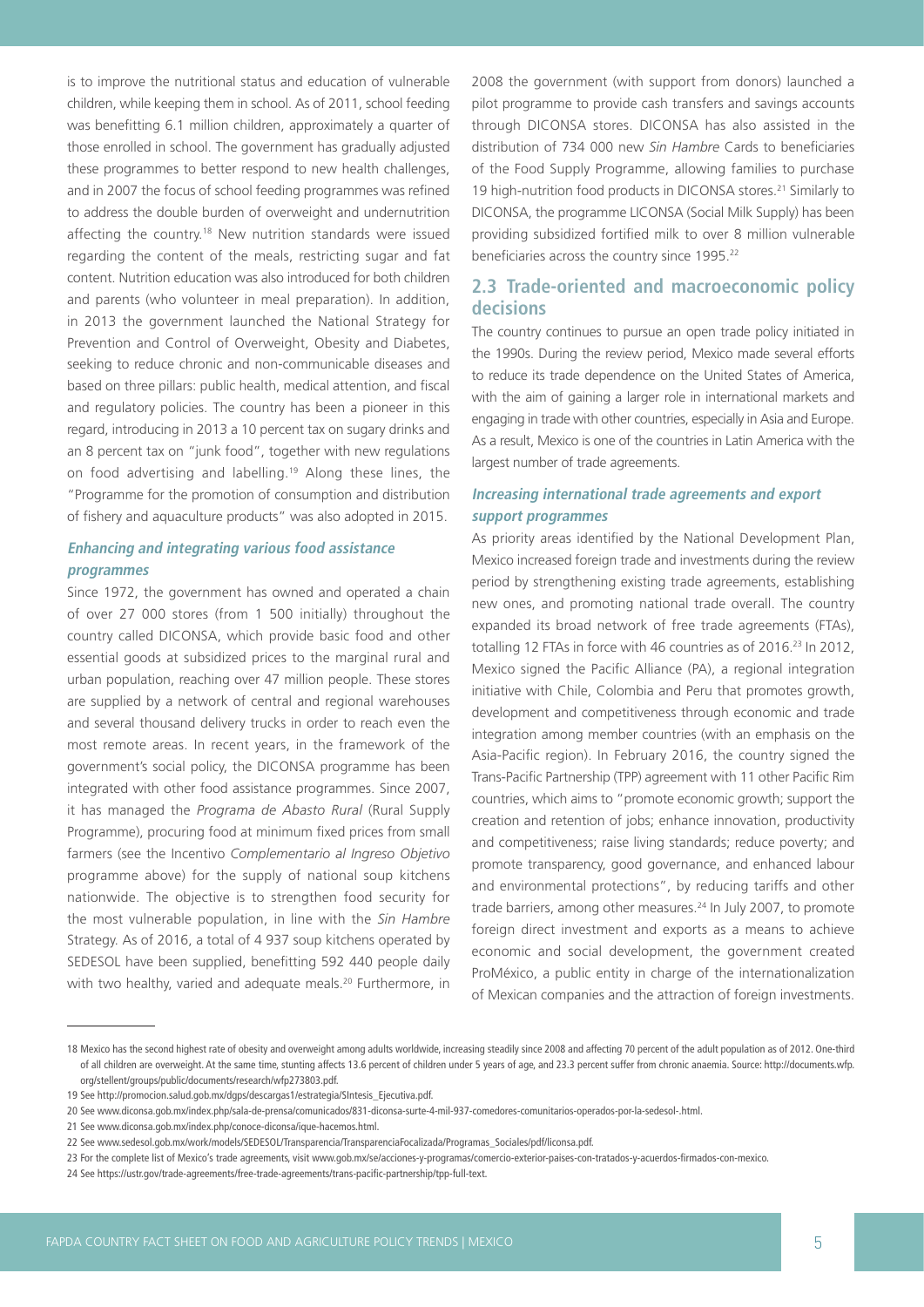## **Ad hoc tariff reductions and zero-rate tariff quotas to reduce consumer prices after crises**

The country has adopted very few restrictive trade measures during the review period, with no export or import bans on agricultural products registered to protect domestic consumers or producers (other than a ban on agricultural products from the United States of America in response to restrictive measures from them in  $2011$ )<sup>25</sup>. In May 2008, as a response to the international food price crisis, the government lifted import tariffs on several staples and fertilizers in order to lower prices for consumers. In addition, zero-rate tariff quotas were allowed throughout the review period for maize, beans, sugar and other staples, for the same purpose or in response to droughts and other shocks. Once the food price crisis ended, tariffs were restored by the government: in December 2013, tariffs on maize, sorghum, lemons and tomatoes were restored to their original levels (up to 20 percent) to encourage national production. Along the same lines, in January 2015 tariffs on rice were restored to their original levels (after six years of

### no tariffs), as international prices were no longer high and rice imports from Asia were registering significant increases.

#### **Digitization of phytosanitary certificates to ease exports**

In July 2011, with the objective of simplifying more than two million transactions made annually in the country for various food products, the National Health, Food Safety and Quality Service (SENASICA) began the process of simplifying the regulatory framework for issuing Phytosanitary and Zoosanitary Certificates for National Mobilization. In its pilot phase, SENASICA implemented automated and digital processes for issuing Zoosanitary Certificates for Mobilization (CZM), with an initial 70 000 certificates issued electronically. With the implementation of the system, the Ministry of Economy estimated efficiency gains of around US\$77 million deriving from the mere transition from paper to electronic means. Additionally, the new process allows SAGARPA to respond timely to health emergencies related to regulated products.

## **3. Emerging issues**

#### **Improving environmental policies...**

In the past decade environmental sustainability has been high on the political agenda, given the high vulnerability of the country to climate change; the issue was one of the pillars of the 2007– 2012 and 2013–2018 National Development Plans. Environmental challenges include soil erosion and salinization, overexploitation of aquifers, contamination of freshwater bodies, greenhouse gas emissions, and ecosystem damage. Budget resources for the sector have been increased, and environmental institutions and regulatory frameworks have been strengthened. In 2012, the government passed the ambitious General Law on Climate Change, becoming the second country after the United Kingdom of Great Britain and Northern Ireland to set a regulatory framework that addresses climate change comprehensively through a multisectoral approach. The law establishes the National Institute of Ecology and Climate Change in charge of periodic checks and a National Emissions Registry. The law mandates that the deforestation rate be equal to zero by 2018 and that incentives be provided to improve the living conditions of the 12 million people living in forested areas. In addition, the law sets the target to reduce its gas emissions by 50 percent from 2000 levels by 2050 (contingent on international financial support), and also stipulates that by 2024, 35 percent of the country's electricity must come from renewable sources. The law does not include concrete political instruments, but these are expressed in the 2nd Special Programme on Climate Change (PECC 2014–2018) published in 2014, which includes the most

relevant mitigation measures to be implemented by 2018. The programme summarizes 23 quantified mitigation measures that can lead to a reduction in emissions.26 However, the continued subsidy of energy in the country could weaken this process (see below).

### **…But needing to reform indirect subsidies for greater efficiency and targeting**

In Mexico, there are still several subsidies on energy (indirect) and water (direct) for both production and consumption. Since 2002, with the objective of providing a stimulus to the agricultural sector, there has been a 60 percent subsidy of electricity used for pumping irrigation water – for all users regardless of their scale or income. Analyses have demonstrated that the artificial low price of water has led to its overexploitation and low-efficiency use, threatening the traditional agricultural ecosystem and biodiversity. The adoption of irrigation technologies in rainfed land has not increased in the last 40 years, and existing infrastructure has deteriorated, generating usage inefficiencies.27 In addition, the use of electricity in agriculture has increased (mainly from nonrenewable sources), whereas investments in modern irrigation technologies that reduce the use of water are low. Further, these subsidies mostly benefit large-scale farmers, who use water more intensively for their large farms (indeed 80 percent of such electricity subsidies go to farmers in the highest quintile).<sup>28</sup>

<sup>25</sup> The measure was in response to the United States decision to block Mexican trucks in 2011.

<sup>26</sup> See www.semarnat.gob.mx/sites/default/files/documentos/transparencia/programa\_especial\_de\_cambio\_climatico\_2014-2018.pdf; http://climateactiontracker.org/countries/mexico.html; www.comoves.unam.mx/assets/revista/163/rafagas\_163.pdf.

<sup>27</sup> See https://cgspace.cgiar.org/bitstream/handle/10568/49671/CSA-in-Mexico.pdf.